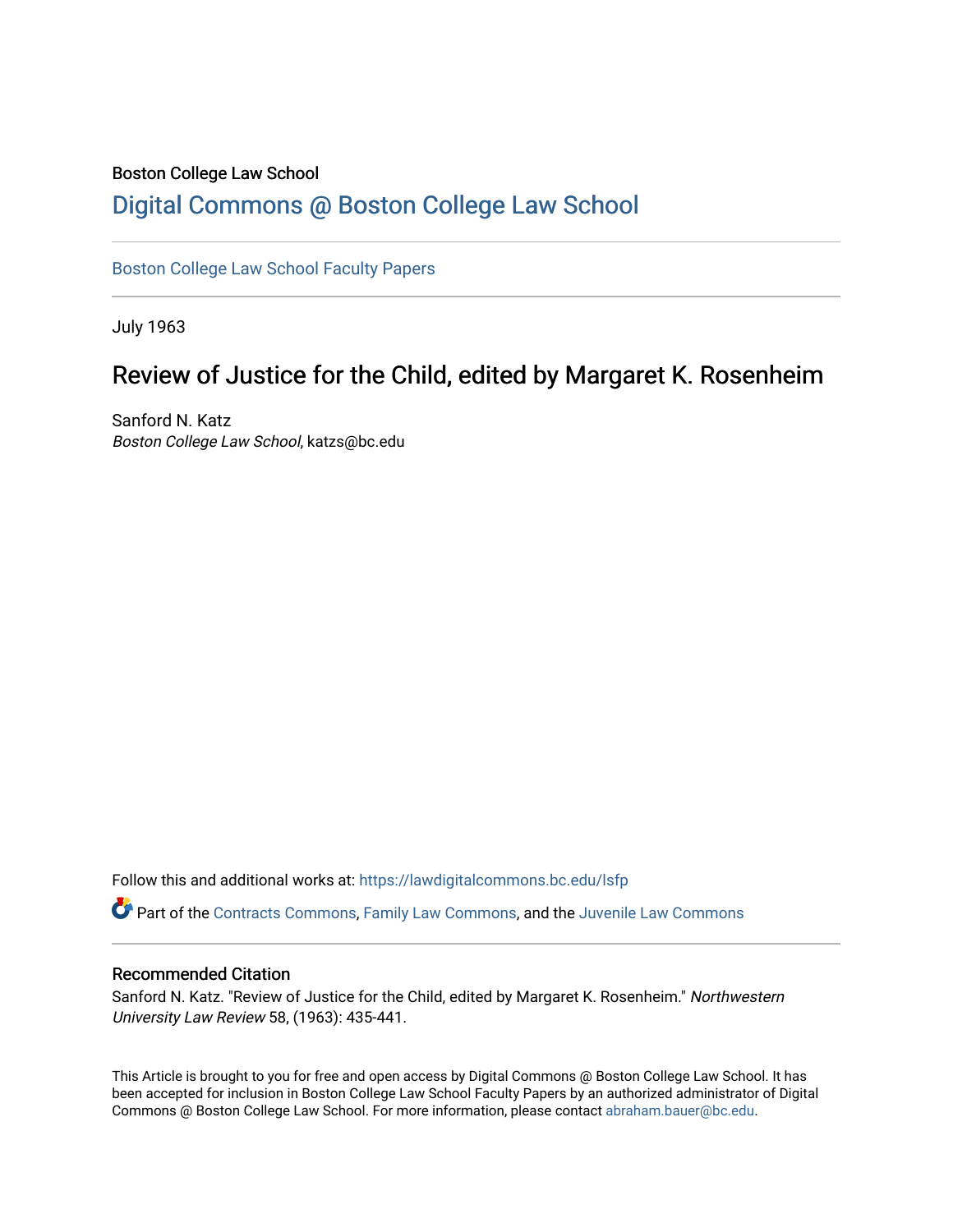# Book Reviews

JUSTICE FOR THE CHILD. Edited by Margaret K. Rosenheim. New York: The Free Press of Glencoe. 1962. Pp. 240. **\$6.95.**

Sixty-four years ago, women of the Catholic Visitation and Aid Society in Chicago became deeply concerned about children in jails and in criminal courts. They sought the aid of the Chicago Woman's Club and together tried to do something about these children. This social service society and civic organization pressured the Chicago Bar Association to help them carry out their campaign to set up separate court facilities for juveniles. On July **1, 1899,** the first juvenile court was established in Cook County, Illinois. This new American institution was hailed **by** Charles Chute of Probation and Parole fame as one of the greatest child welfare advancements in a century. Roscoe Pound heralded the juvenile court movement that was begun in Chicago as the most significant landmark in the advance of criminal procedure since Magna Carta.

Today we are still concerned with children and their involvement with law enforcement agencies. Juvenile delinquency has become a national problem. The statistics on "teenage crime" are high-too high for a society that prides itself on being so affluent.

In recent years a great deal of literature has been written about juvenile delinquency and juvenile courts. Few books, however, are as thoughtful or include material with as much insight into problem areas of the juvenile court as *Justice for the Child,* a compilation of articles that was an outgrowth of conferences held at the University of Chicago and sponsored **by** its School of Social Service Administration.

There are certain perennial problems in the juvenile court, writes Mrs. Margaret K. Rosenheim, the editor of the book: what should the role of the court be? what specialized service should it offer and what training should its personnel have? what kind of procedure ought to characterize its operations? The writers have attempted to offer answers to these difficult questions.

There are various levels of delinquent behavior. There are problems even in defining "delinquency", "neglect", and "dependency" as Professor Monrad Paulsen points out in his article, "The Delinquency, Neglect, and Dependency Jurisdiction of the Juvenile Court." One major problem in this field is when to invoke the jurisdiction of a court rather than to seek some other remedy. When is a problem a "court problem" rather than one requiring parental discipline, school discipline or referral to a child guid-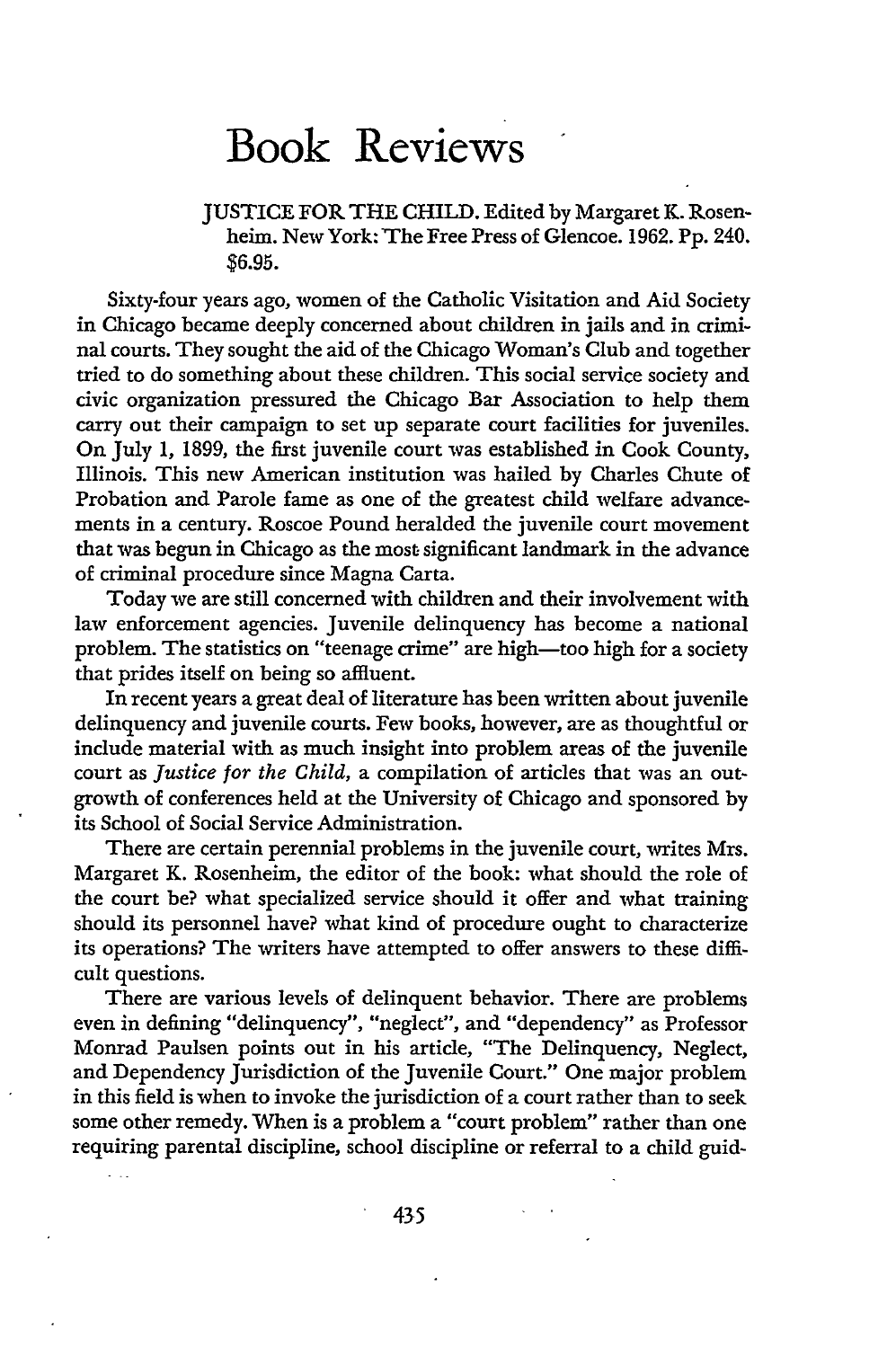ance clinic? When an infant engages in childish pranks, one is reluctant to suggest that the child ought to undergo a court experience. But when pranks take on serious overtones, or a child has a history of serious antisocial behavior, then the matter becomes complex. Paul Tappan, in his article, "Juridical 8c Administrative Approaches to children with Problems," writes:

Court power should be employed only in those cases that require the application of authority, restraint, or correctional supervision. Exercise of legal authority should be predicated upon a scrupulous determination that the child has engaged in delinquent conduct of a character seriously threatening to the community or that he has suffered from the willful neglect of his parents.'

Mr. Tappan's remarks are, of course, related to the instances when a child faces legal proceedings. "Court power", or what he later refers to as "juridical control", is the power to control actions, to deprive a parent of the childs custody, to deprive a child of his liberty by institutionalizing him. These are the extreme or serious cases. But not all cases brought to the attention of a juvenile court end up with the child's being institutionalized. Howard Fradkin, in his article, "Disposition Dilemmas of American Juvenile Courts," discusses in great detail the kinds of disposition available in the juvenile court setting. These are intake, informal, and formal dispositions. To Mr. Fradkin, the intake disposition includes those situations in which the intake worker screens complaints and allegations brought to the attention of the court by police, truant officers, parents, friends or neighbors and disposes of the case by dismissing it, placing the child in a detention home pending court action, releasing the child to his parents with instructions to return to the court at some later date for an official hearing, or placement on "unofficial probation" with or without the consent of the parents. Mr. Fradkin writes that about one-half of all cases reaching the juvenile court are dismissed at the intake level of disposition. Ordinarily the intake worker is a trained social worker. Informal disposition refers to cases in which a treatment disposition has been made by the juvenile court judge without the filing of a petition and a legal adjudication. A formal disposition includes dismissal, probation and institutionalization, and is made by the judge after a judicial proceeding.

The life of a child is involved in each decision that is made. When a policeman makes his decision to take a child into custody, or not to take him into custody, he is taking a serious step. Does he know what is involved if he refers a case to the juvenile court? Paul Keve discusses police involvement in the juvenile court process in his article, "Administration of Juvenile Court Services." Mr. Keve points out that the court has an educational function to play with the police. He wisely states that while the court has

**<sup>1</sup> JUSTICE** FOR **THE CHILD** 166-67 (Rosenheim ect. 1962).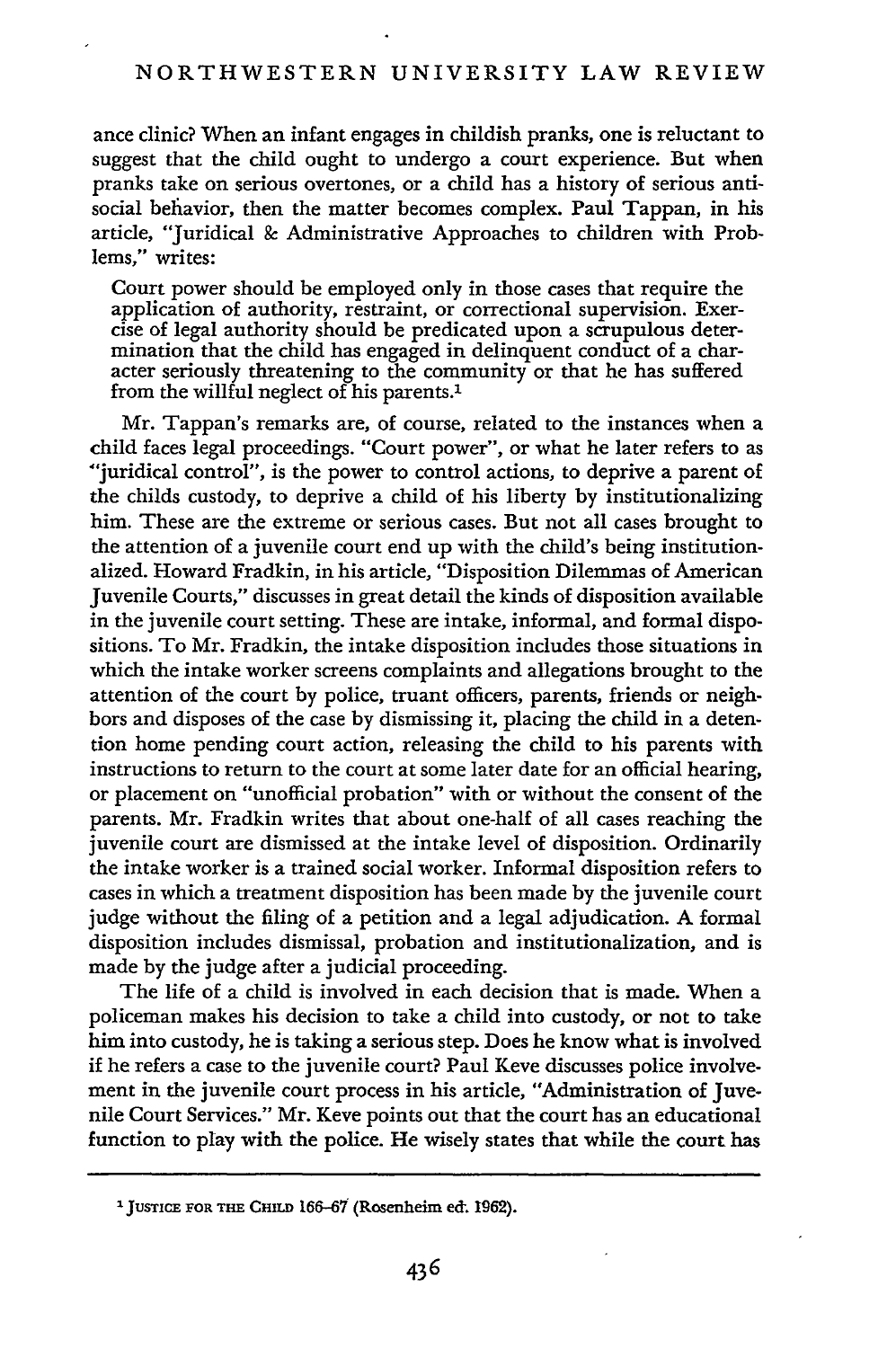### BOOK REVIEW

no responsibility to inform the police of the disposition it makes on a particular case, it ought to report back to the police department the actions it has taken on cases referred to it by the police. **A** great many of the "mollycoddling" remarks made by police and public in their discussion of juvenile court decisions are based on a misunderstanding of the kinds of dispositions that a court can and does make. **"A** close working relationship and regular reciprocal communication on cases between court and police promote a mutual respect," writes Mr. Keve.<sup>2</sup>

The decisions of the police are out-of-court decisions. What about decisions made by the intake workers and the judges? Are these people trained to make them? As for the intake workers and probation workers, there is a great dearth of trained people for these positions. Schools of social work have been slow to promote this area of their curricula. While one can appreciate the generic approach to social work education, there is an important distinction between doing casework in a child guidance clinic, for example, and casework in a juvenile court setting. Paul Tappan writes:

Courts are employed to deal with delinquency in part because illegal aggression has a peculiar significance for official action: it is *sui geners.* A juvenile court must determine what measure, if any, of social dangerousness is manifested in a child's conduct. It is concerned with reducing the probability that a violator will offend again or that others will follow his example. Thus the juvenile court is concerned with what the child *has done* as well as with what he *is.* The nature of his illegal act, together with his prior history of violations and the circumstances surrounding his offence, are the best evidence of the present and future threat that he poses to the community. An agency that is interested only in its client's welfare and adjustment is not oriented to the nuclear problem of lawlessness. Because the problem of delinquency and its treatment is qualitatively distinct from that involved in other forms of maladjustment, a juvenile court system tends to produce more apposite and effective treatment of the antisocial and aggressive juvenile. The court employes correctional measures utilizing authority as a central and suitable feature of treatment in order to achieve its ultimate goal of social protection. Both the theory and techniques involved differ from those applied to other forms of problem behavior or pathological situation.3

Social work educators can profit greatly from the chapter by Mr. Tappan and the one entitled "Court and Community" written by Professor Alfred Kahn.

For years the caliber of juvenile court judges has not been high. In some states politicians have used the juvenile court judgeship as a patronage post. Usually the appointment has been a disappointment to the new

*<sup>2</sup>***Id.** at 195.

**<sup>3</sup> Id.** at **154-55.**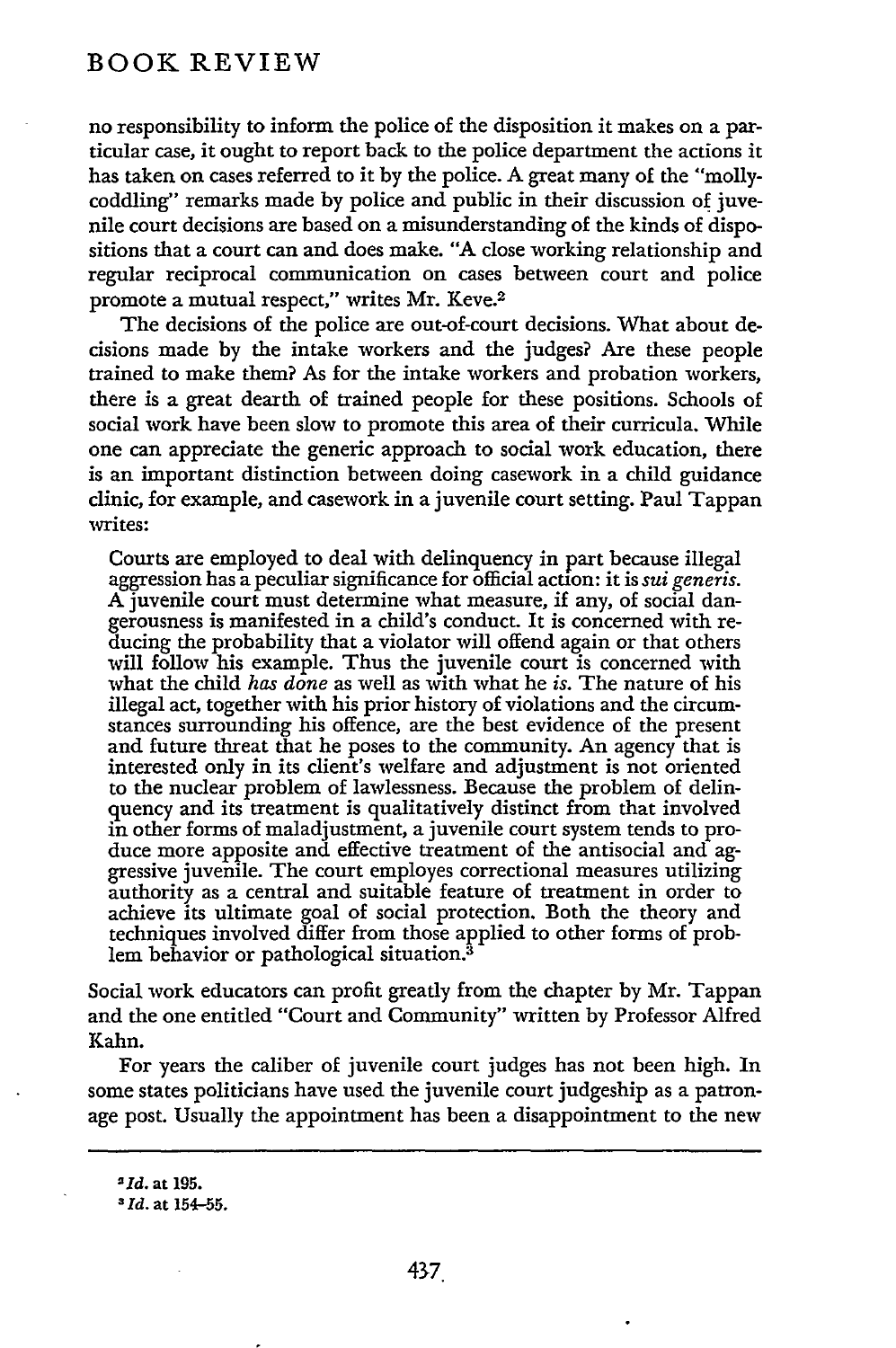judge. In some places welfare directors appoint judges. It has only been in recent years that there has been serious concern for filling the position of juvenile court judge with a truly qualified person. What are these qualifications?

I support Mr. Fradkin when he writes:

The judge needs training and background in the social sciences in order to render an intelligent decision concerning primary disposition bation agreement or whether the child should be given intensive treatment by the professional staff of an institution.<sup>4</sup>

Mr. Fradkin does not put much faith in self-education. Instead he calls upon law schools to require applicants for admission to have had a heavy concentration in the social sciences in their undergraduate training. I think this recommendation is an unworkable limitation. The responsibility for preparing people for the bench rests primarily on law schools and in legal education. The content of courses in family law and criminal law would bear directly on juvenile court problems. So long as those courses are taught in the traditional manner-case by case analysis without the benefit of material from other disciplines-they will have little impact on the training for a juvenile court judgeship. Elsewhere I have recommended that law schools abandon their parochial approach to the teaching of family law.5 It is encouraging to see that Yale, Pennsylvania and Minnesota are making efforts to rethink the teaching and content areas of family law.

Even though Mr. Fradkin makes light of self-education, I think there are values in it. By daily becoming involved with the cases a juvenile court judge hears, he certainly must gain insight into human relations. The education from this involvement is probably worth much more than a few courses in psychology.

Training for juvenile court judgeships and workshops for the judges are being conducted by the National Council of Juvenile Court Judges. The judge soon to be appointed, along with judges who are presently sitting on the bench, are given short-term courses in the form of institutes and conferences in human growth and development, court procedure, special case analysis and other problems intimately connected with the judge's function. This educational program undertaken by the National Council is a most hopeful development.

Juvenile court procedure has been a serious problem. It has been the subject of controversies between judge and lawyer and between lawyer and social worker. On the one hand, there must be a continuation of the

*Id.* at 132.

Katz, *The Lawyer and the Caseworker: Some Observations,* 42 **SOCIAL** CASEWORK 10 (1961).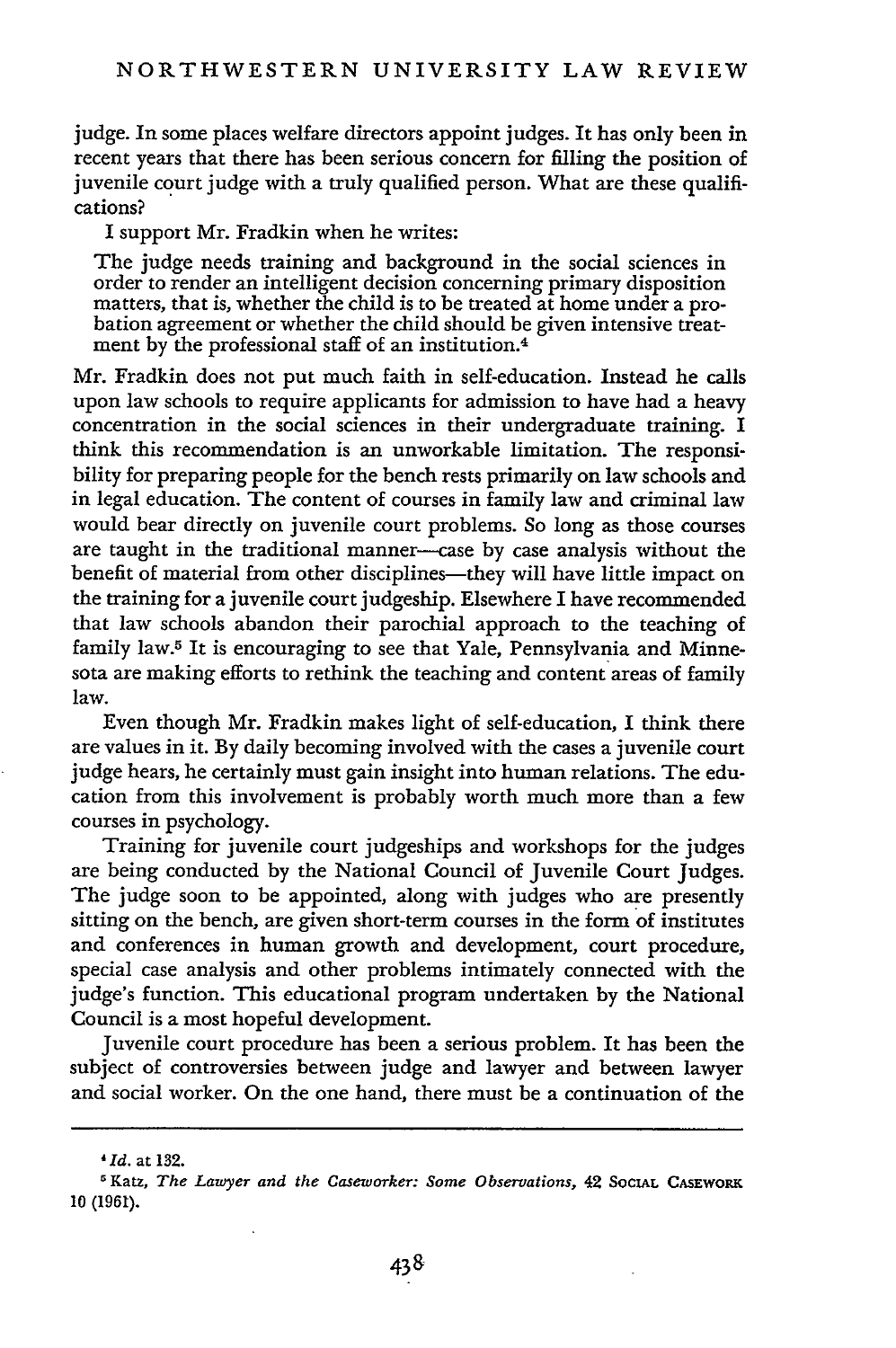### BOOK REVIEW

underlying philosophy and program of the court-that of treating the youngster as a juvenile offender, not a criminal. On the other hand, the child brought before the court ought to be afforded a fair and proper hearing. One thing is certain: the courts of this country are in agreement that a proceeding against a child in a juvenile court is not a "criminal proceeding" within those provisions of the Constitution which prescribe certain standards and procedures for "criminal proceedings." The important question, however, is this: how much of the juvenile court proceeding should be formal with constitutional safeguards that are present in adult criminal courts and how much of the juvenile court proceeding should be informal?

Writers in *Justice for the Child* have taken various positions in their discussion of the proper kind of proceeding that should be available in the juvenile court and of the juvenile offender's civil liberties. Dr. Elliot Studt, in his article, "the Client's Image of the Juvenile Court," cautions against a strictly informal proceeding. To him the symbolic value of the juvenile court would be lost if there were "too great a disparity between the informality of the process and the seriousness of what actually happens in the life of the family."6 He calls for a formal procedure:

the placing of each actor in relation to another, the way of addressing each actor, the order in which topics are discussed, the rules that govern discussion, and the differentiation of one phase of action from another-to communicate through dramatic action what verbal abstractions can never communicate in full.7

Formal procedure calls for specific safeguards. It suggests the use of the adversary system. This is what Mr. Alex Elson calls for in his article, "Juvenile Courts and Due Process." To Mr. Elson, the "decision based on the product of contesting forces is sounder, and hence fairer, than decisions based on unilateral investigation, even if court supervised."s Judge Alexander would qualify that statement by saying that the "contesting forces" should be lawyers with social consciences. He writes in his chapter on "Constitutional Rights in Juvenile Court":

When... a lawyer appears [in a juvenile court proceeding] who possesses no social conscience or is constitutionally contentious or vainly legalistic or mentally myopic, he seems impelled to earn his fee by putting on a show for his client. He must win his case by hook or by crook, "spring the kid," and get for his clients what they want regardless of ultimate consequences to child or family. Since, as a rule there is no counsel to oppose him, he frequently succeeds-but to what end? So that the child can further pursue his deliquent ways? **...** To correct a defiant, disturbed delinquent is at best a difficult, delicate process.

**<sup>\*</sup>** Rosenheim, *op. cit. supra* note **1,** at 204.

**<sup>\*</sup> Id.** at **205-06.**

**aid.** at **97.**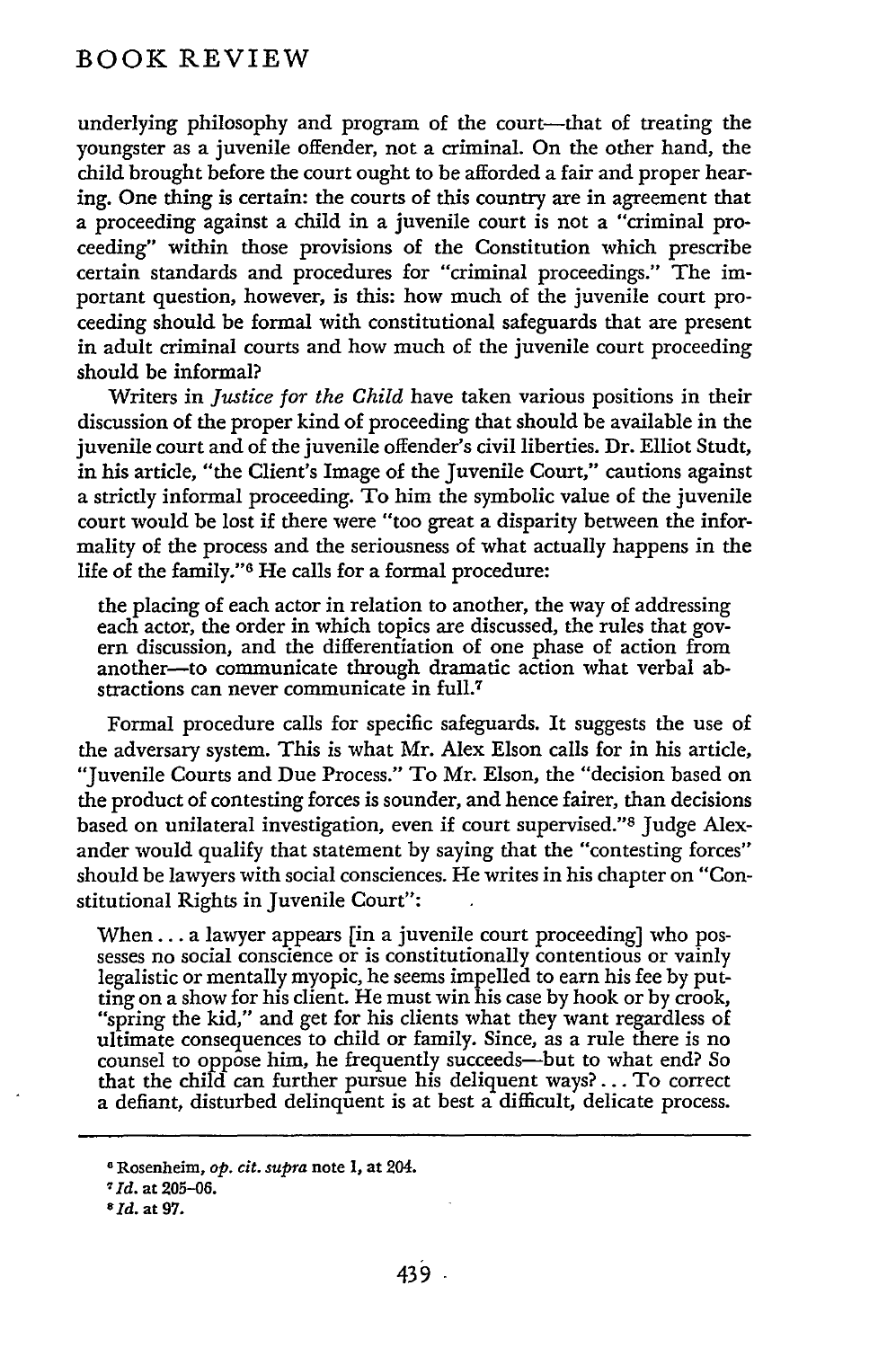To insist on such a legal bull in a china shop is surely dubious due process.<sup>9</sup>

Mr. Elson calls for an extensive use of procedural safeguards in the juvenile court proceeding. However, he cautions that they should not be used at the expense of contravening the underlying philosophy of the court. He wants due process safeguards built into the present procedure. The principal due process safeguards that he advances under the heading of safeguards that do not involve the hearing or decisional process have to do with limitations on detention practices, prohibitions against criminal prosecution for offenses already tried in the juvenile court and provisions concerned with confidentiality of records. The second group of safeguards involves the hearing and decisional process. These include: right to counsel, separation of determination of jurisdiction and fact-finding from disposition, application of some rules of evidence, hearing made a prerequisite to transfer of the jurisdiction of the child to a criminal court, and requirement of a hearing prior to the modification of a decree and strengthening the right to appeal.

Judge Alexander would take issue with Mr. Elson's extensive formal procedural requirements. Like Judge E. Barrett Prettyman, 10 he believes that the due process to which an infant is entitled is a process suitable to his status and his substantive rights. Judge Alexander points out that the "Bill of Rights was essentially designed to deal with adversary. proceedings in criminal courts and, consequently, does not readily fit into the picture of the juvenile courts."<sup>11</sup> To Judge Alexander, the juvenile court proceeding should be "a nonadversary, nonpunitive, solicitous approach aimed to protect and correct the child malefactor."'<sup>12</sup>

Judge Orman W. Ketcham takes an unusual approach to the problem of due process and the juvenile court proceeding. In his chapter, "The Unfulfilled Promise of the American Juvenile Court," he advances what he calls "The Mutual Compact Theory of *Parens Patriae* in America." Essentially it is this:

This compact authorizes the juvenile court, in its discretion, to substitute state control for parental control. But such an intrusion of governmental supervision rests on the assumption that the state will act in the best interests of the child and that its intervention will enhance the child's welfare. Applying the contractual analogy, it follows that, unless the state satisfactorily preforms its obligations under the compact, the juvenile and his parent should have a right to consider the agreement broken and insist upon their full constitutional rights.

*9Id.* at **89.**

*-Id.* at **85.**

**<sup>20</sup>** Prettyman, *Three Modern Problems in Criminal Law,* **18** WAsH. **& LEE** L. **REv. 187, 199** (1961).

<sup>1</sup>Rosenheim, *op. cit. supra* note 1, at 84.